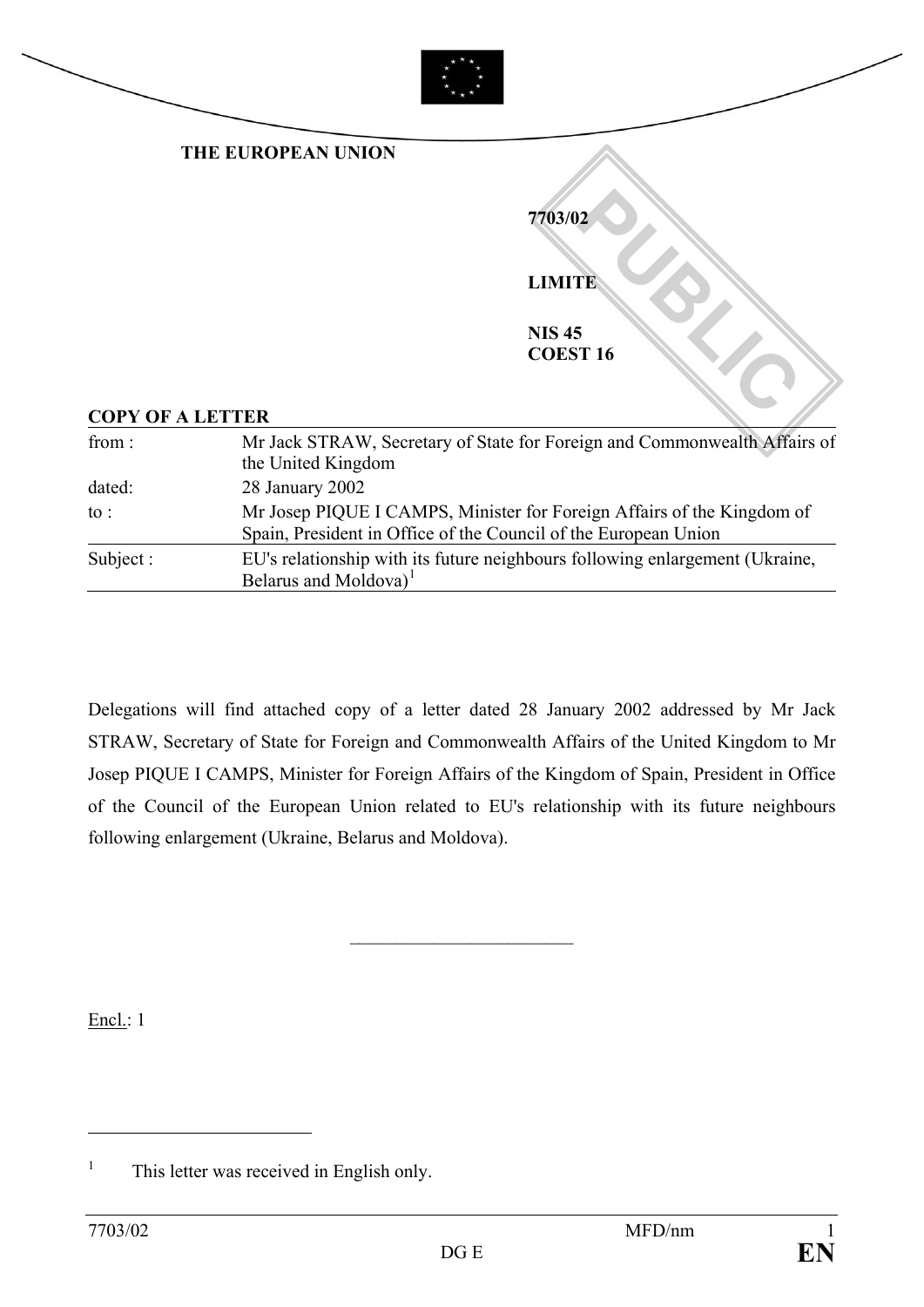

Foreign & Commonwealth Office

London SWIA 2AH

From The Secretary of State

28 January 2002

Sea Jag

I am writing to raise some concerns about the EU's relationship with its future neighbours following enlargement (Ukraine, Belarus and Moldova).

The UK welcomes the valuable work that the Commission and successive Presidencies have done in this field in recent years. We strongly support such initiatives as the new emphasis on JHA co-operation, the involvement of candidate countries in technical assistance, the increased frequency of political dialogue and the proposal of European Conference membership at Gothenburg.

Like you, I am preoccupied by the situation in these three countries. Ukraine and Moldova's record on reform is mixed. Belarus is going backwards. Within three years, Ukraine and Belarus will border the EU - with all the attendant problems of cross-border crime, trafficking and illegal immigration. Moldova will not be an EU neighbour until later, when Romania joins, but it already faces grinding poverty, huge social problems and mass emigration. We have a direct stake in helping address the challenges posed by and within these three countries.

The attached paper sets out some ideas which my officials discussed with  $\cdots$ yours last summer on developing our approach. These draw on the lesson of our experience with the Stabilisation and Association Process (SAP) in the Western Balkans. Unlike the SAP, however, this approach does not hold out the prospect of

HE Mr Josep Pique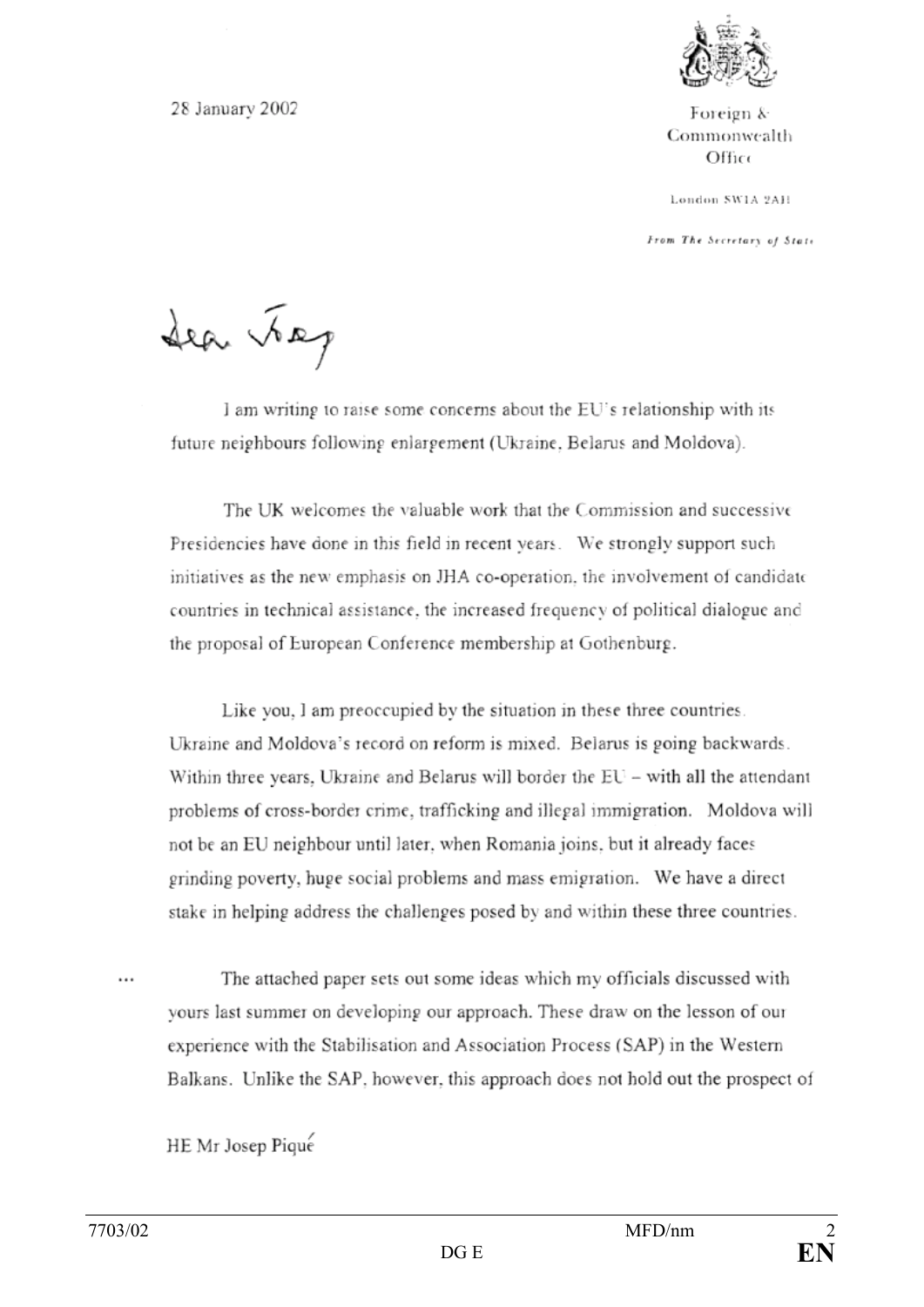

EU membership, but offers clear and practical incentives in return for progress on political and economic reforms.

Our ideas aim to build on what the EU is already doing and offer a kind of 'special neighbour status' rooted in a commitment to democratic and free market principles. Neighbour status might grant trade liberalisation, a closer relationship on JHA and border issues, and a privileged political dialogue including deeper cooperation on CFSP.

These benefits would have to be earned by fulfilment of existing commitments (such as those under the Partnership and Co-operation Agreements. or the requirements of WTO, IMF and Council of Europe). We should set clear priorities and build conditionality into the process as we do in the Western Balkans. At the moment only Moldova - following its entry into WTO - would qualify for trade liberalisation, but we could, for example, offer Ukraine the prospect of similar treatment after WTO accession. We are unlikely to reward Belarus under the present regime.

This is not an issue we need to decide next week or next month. But we need to set thinking in hand, with the aim of Commission ideas being presented to the GAC, perhaps as a Communication to the Council, at some point in the Danish Presidency. This would give us time to assess the future direction of Ukraine following the Parliamentary elections this March. It would also give us time to consider how we could liberalise trade with Moldova given the ongoing dispute over Transdniestra.

In parallel, it will of course be important to pursue the established priority of developing our relations with Russia. The EU's relations with Russia and the Western CIS are related but separate tracks. The relationships should be differentiated and transparent if we are to give due weight to Russia, but we cannot in the medium term, afford to neglect either.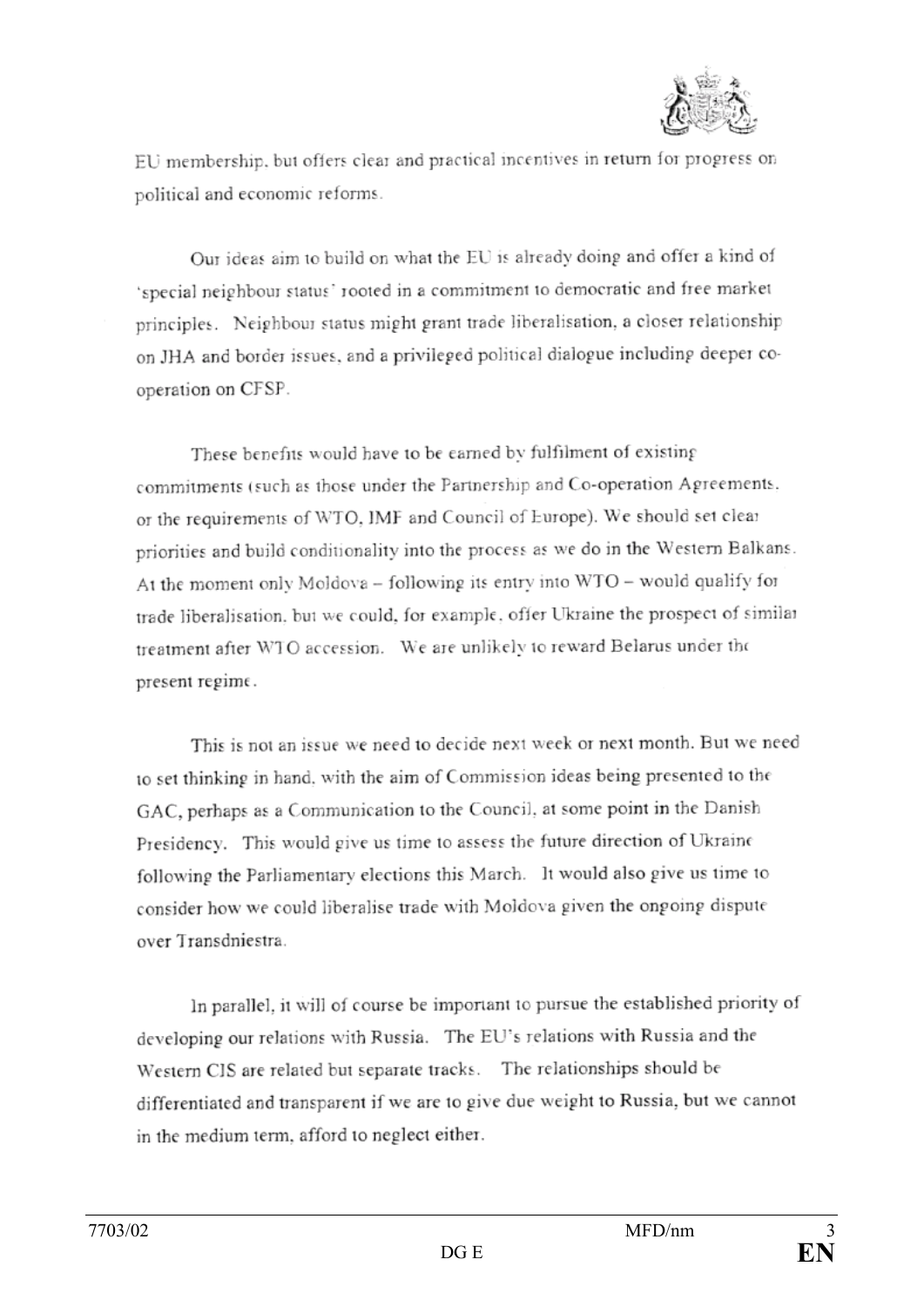

The UK strongly supports recent Presidency and Commission work on EU-Russia relations. Mr Blair has recently written a joint letter with Silvio Berlusconi to Romano Prodi in support of Commission efforts to help Russia join the WTO and meet Russian concerns about the market economy status issue. My officials have also circulated our ideas on wider aspects of EU-Russia relations to your officials.

I am copying this letter to Chris Patten, Javier Solana and to other EU Foreign Ministers.

Yours entre

**JACK STRAW**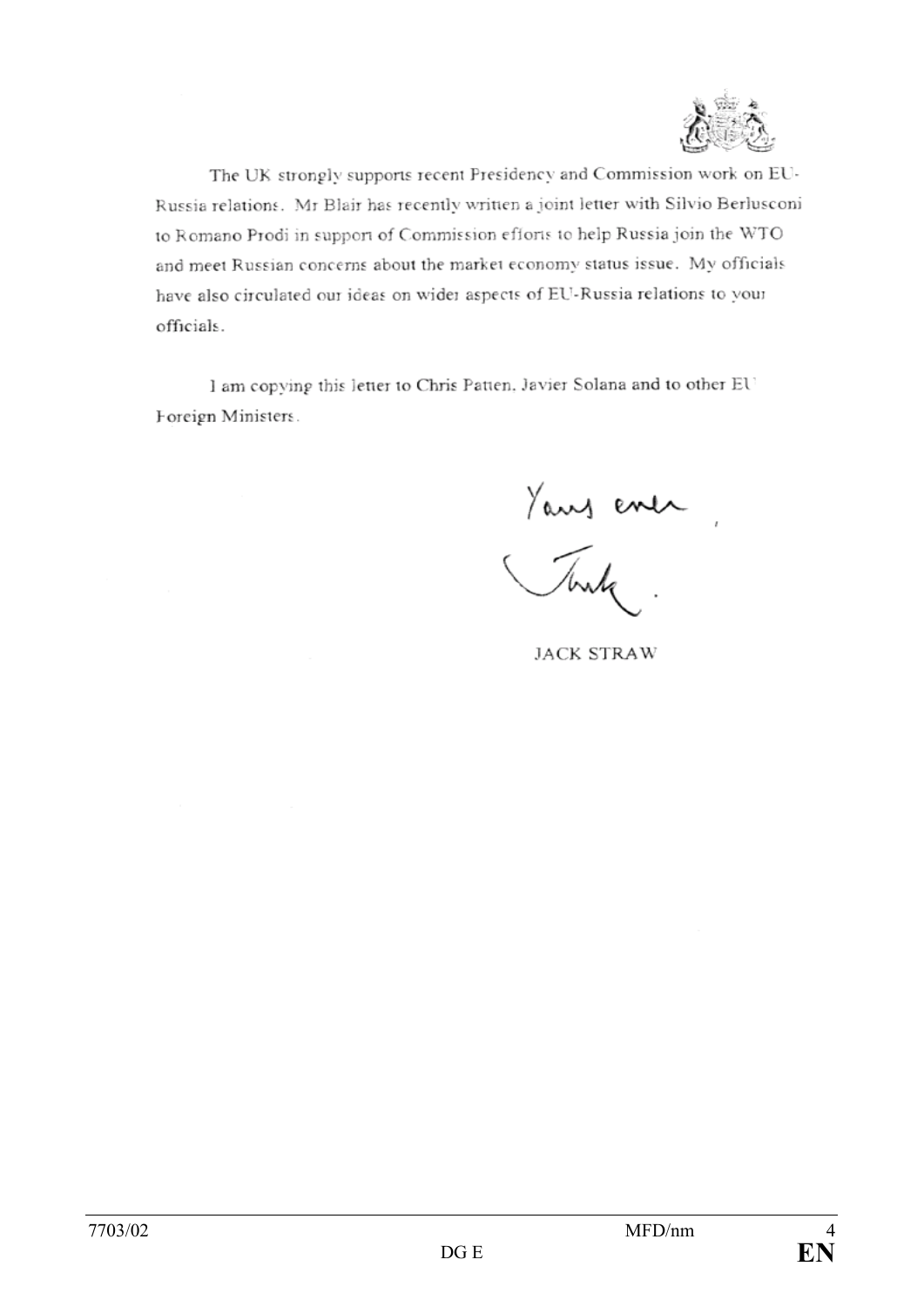## **EU-WIDER EUROPE**

- The UK welcomes greater Commission/Council activity on relations with the EU's future Eastern neighbours during 2001. Visits by Prodi and Solana to Kiev, extension of European Conference membership at Gothenburg, important steps.
- Hard to be optimistic about these three countries. Reform momentum in Ukraine and Moldova is uncertain. Ukraine is about to face critical parliamentary elections. The new Government in Moldova is making little headway on Transdniestria and lacks capacity to tackle serious social and developmental problems. In Belarus, the slide to authoritarian rule continues.
- But we can't sit back. These countries matter to Europe. Not just because of the risks posed by poverty, lawlessness, trafficking, pollution – but because of their untapped potential. Ukraine should be a source of stability and a magnet for EU investment.
- The Commission is already doing valuable work: implementation of PCAs, support for WTO membership, increasing involvement of candidate countries in cross-border aid projects. But many voices now arguing for greater EU engagement with Ukraine/Moldova. Is there scope to work up a new approach?
- UK sees a case to draw on the lessons learnt in the Balkans. Stabilisation and Association process shows the importance of linking incentives to strict conditionality. In Ukraine we have all been trying to send the message that progress on PCA implementation is a route to a closer relationship with the EU. Is there more we could be doing to make that perspective more attractive?

## *Room for a new model ?*

- UK has been considering a package of incentives including reinforced political signals and work towards greater economic interdependence. The onus would be on the countries themselves to fulfil existing obligations (eg. WTO, PCA, IMF, Council of Europe) and create the right investment climate.
- We wouldn't necessarily need new agreements. Could include the incentives above as bolt-ons to existing PCAs. Or we could relabel agreements - substance would be the same, but could rebrand/upgrade PCAs to 'neighbourhood or 'wider Europe' agreements. Labelling will need to be careful, given sensitivity over status.
- Clearly we cannot offer EU membership. But we will need to send stronger political signals than we have sent hitherto. Gothenburg has moved in this direction by extending European Conference Membership. Could we not offer recognition that these are 'European' countries and, as such, should enjoy the special status of 'neighbours'?

Based on enhanced incentives…

• We might offer a more concrete route map to the free trade areas foreshadowed in PCAs. Why not get Commission trade experts to look at scope for asymmetric trade liberalisation as we have done in the Balkans? Step by step trade liberalisation could be tied to fulfilment of existing commitments (WTO, PCA) as well as further work on legislative approximation towards Single Market norms.